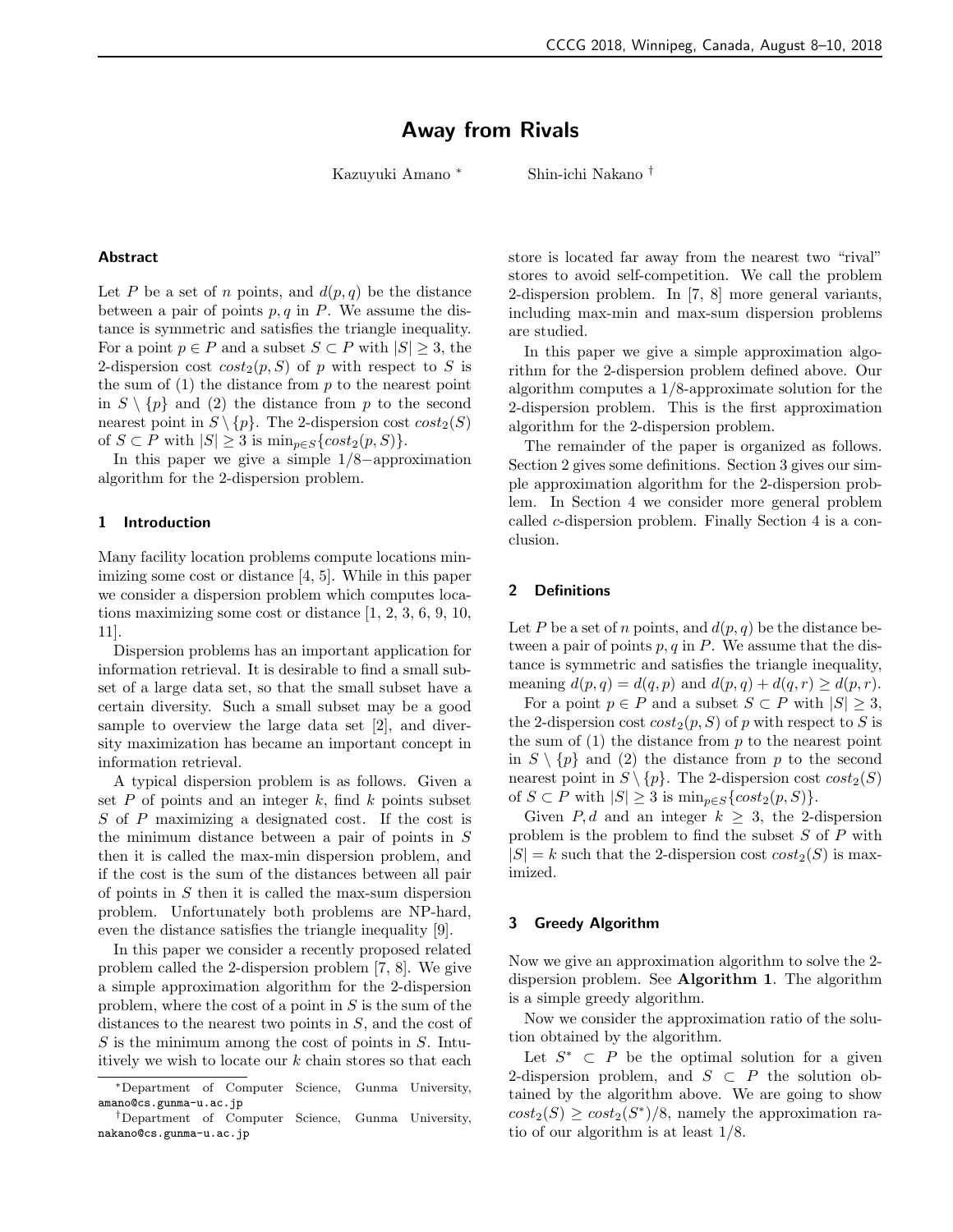| Algorithm 1 greedy $(P, d, k)$                                              |
|-----------------------------------------------------------------------------|
| compute $S_3 \subset P$ consisting of the three points                      |
| $p_1, p_2, p_3$ with maximum cost $cost_2(S_3)$                             |
| for $i=4$ to k do                                                           |
| find a point $p_i \in P \setminus S_{i-1}$ such that $cost_2(p_i, S_{i-1})$ |
| is maximized                                                                |
| $S_i = S_{i-1} \cup \{p_i\}$                                                |
| end for                                                                     |
| output S                                                                    |
|                                                                             |

Let  $D_p$  be the disk with center at p and the radius  $r^* = cost_2(S^*)/4$ . Let  $D^* = \{D_p | p \in S^*\}$ . We have the following three lemmas.

**Lemma 1** For any  $p \in P$ ,  $D_p$  properly contains at most two points in  $S^*$ .

**Proof.** Assume for a contradiction that  $D_p$  properly contains three points  $p_1, p_2, p_3 \in S^*$ . Now  $d(p_1, p_2)$  <  $2r^*$  and  $d(p_1, p_3) < 2r^*$  hold, then  $cost_2(p_1, S^*) <$  $d(p_1, p_2) + d(p_1, p_3) < 4r^* = cost_2(S^*),$  a contradiction.

**Lemma 2** For each  $i = 3, 4, ..., k$ ,  $cost_2(p_i, S_{i-1}) \ge r^*$ holds.

**Proof.** Clearly the claim holds for  $i = 3$ . Assume  $j 1 < k$  and the claim holds for each  $i = 3, 4, \ldots, j - 1$ . Now we consider for  $i = j$ . We have the following two cases.

**Case 1:** There is a point  $p^*$  in  $S^*$  such that  $D_{p^*}$ properly contains at most one point in  $S_{i-1}$ . Note that  $D_{p^*}$  is the disk with center at  $p^*$  and the radius  $r^* = cost_2(S^*)/4.$ 

Then the distance from  $p^*$  to the 2nd nearest point in  $S_{j-1}$  is at least  $r^*$  so  $cost_2(p^*, S_{j-1}) \geq r^*$ . Since the algorithm choose  $p_j$  in a greedy manner,  $cost_2(p_j, S_{j-1})$ is also at least  $r^*$ . Thus  $cost_2(p_j, S_{j-1}) \geq r^*$  holds.

**Case 2:** Otherwise. (For each point  $p^*$  in  $S^*$ ,  $D_{p^*}$ contains at least two points in  $S_{j-1}$ .)

We now count the number N of distinct pairs  $(p^*, q)$ with (1)  $p^* \in S^*$ , (2)  $q \in S_{j-1}$  and (3)  $d(p^*, q) < r^*$ .

By Lemma 1 each  $D_q$  with  $q \in S_{j-1}$  contains at most two points in  $S^*$ . Thus  $N \leq 2(j-1) < 2k$ . Since Case 1 does not occur, each  $D_{p^*}$  with  $p^* \in S^*$  contains two or more points in  $S_{j-1}$ , so  $N \geq 2k$ . A contradiction.

Thus Case 2 never occurs.

**Lemma 3** For each  $i = 3, 4, ..., k$ ,  $cost_2(S_i) \geq r^*/2$ holds.

**Proof.** Clearly the claim holds for  $i = 3$ . Assume that  $j-1 < k$  and the claim holds for each  $i = 3, 4, \ldots, j-1$ . Now we consider for  $i = j$ .

To prove  $cost_2(S_j) \geq r^*/2$  we only need to show for any three points  $u, v, w$  in  $S_j$ ,  $d(u, v) + d(u, w) \geq r^*/2$ . We have the following four cases.

If none of  $u, v, w$  is  $p_j$ , then  $d(u, v) + d(u, w) \geq r^*/2$ is clearly held as it was held in  $S_{j-1}$ .

If u is  $p_j$ , then by Lemma 2  $d(p_j, v) + d(p_j, w) \geq$  $cost_2(p_j, S_{j-1}) \geq r^*$ . Thus  $d(u, v) + d(u, w) \geq r^*/2$ holds.

If v is  $p_i$ , assume for a contradiction that  $d(u, p_i)$  +  $d(u, w) < r^*/2$ . Then clearly  $d(u, p_i) = d(p_i, u)$  $r^*/2$  and by the triangle inequality  $d(p_j, w) \leq$  $d(p_i, u) + d(u, w) = d(u, p_i) + d(u, w) < r^*/2$ . Then  $cost_2(p_j, S_{j-1}) \leq d(p_j, u) + d(p_j, w) < r^*$ , contradiction to Lemma 2. Thus if v is  $p_j$  then  $d(u, p_j) + d(u, w) \geq$  $r^*/2$  holds.

If w is  $p_i$ , then we can prove the claim in a similar manner to the case v is  $p_i$ .

Since  $S_k = S$ , we have the following theorem.

Theorem 4  $cost_2(S) \geq cost_2(S^*)/8$ .

Thus the approximation ratio of **Algorithm 1** is at least  $1/8$ .

Is the approximation ratio above best possible? We now provide an example for which our algorithm computes a solution with approximation ratio asymptotically  $1/4$ . See an example in Fig.1.  $P =$  ${q_1, q_2, q_3, q_4, q_5, q_6, r, s}$  and  $k = 6$  for which our algorithm computes a solution  $S = \{q_1, q_2, \ldots, q_6\}$ , where the points are chosen in this order. The distances between points are as follows.  $d(q_1, q_2) = d(q_2, q_3) =$  $d(q_3, q_1) = 1$ .  $q_5$  is the midpoint between  $q_1$  and  $q_2$ .  $q_6$  is on the line segment between  $q_1$  and  $q_3$  and  $d(q_1, q_6) = 0.75$  and  $d(q_3, q_6) = 0.25$ . Finally we set  $d(q_1, r) = d(q_2, s) = d(q_3, q_4) = \epsilon$ , where  $\epsilon$  is small enough.

Note that  $cost_2(S) = cost_2(q_3, S) \leq 0.25 + \epsilon$  while  $cost_2(S^*) = 1$  for  $S^* = \{q_1, q_2, q_3, q_4, r, s\}.$  Thus the approximation ratio is 1/4.

Thus we still have a chance to improve the approximation ratio of our simple greedy algorithm, or we can find an example of  $P$  for which our algorithm generates a solution with approximation ratio smaller than 1/4.

#### 4 Generalization

The 2-dispersion problem can be naturally generalized to the c-dispersion problem as follows.

For a point  $p \in P$  and a subset  $S \subset P$  with  $|S| \geq c+1$ , the c-dispersion cost  $cost_c(p, S)$  of  $p \in S$  with respect to  $S$  is the sum of the distances from  $p$  to the nearest c points in  $S \setminus \{p\}$ . The c-dispersion cost  $cost_c(S)$  of  $S \subset P$  with  $|S| \geq c+1$  is  $\min_{p \in S} \{ cost_c(p, S) \}$ . Given P, d and an integer  $k \geq c+1$ , the c-dispersion problem is the problem to find the subset S of P with  $|S| = k$ such that the c-dispersion cost  $cost_c(S)$  is maximized.

We can naturally generalize our greedy algorithm in Section 3 to the algorithm to solve the c-dispersion problem. See Algorithm 2.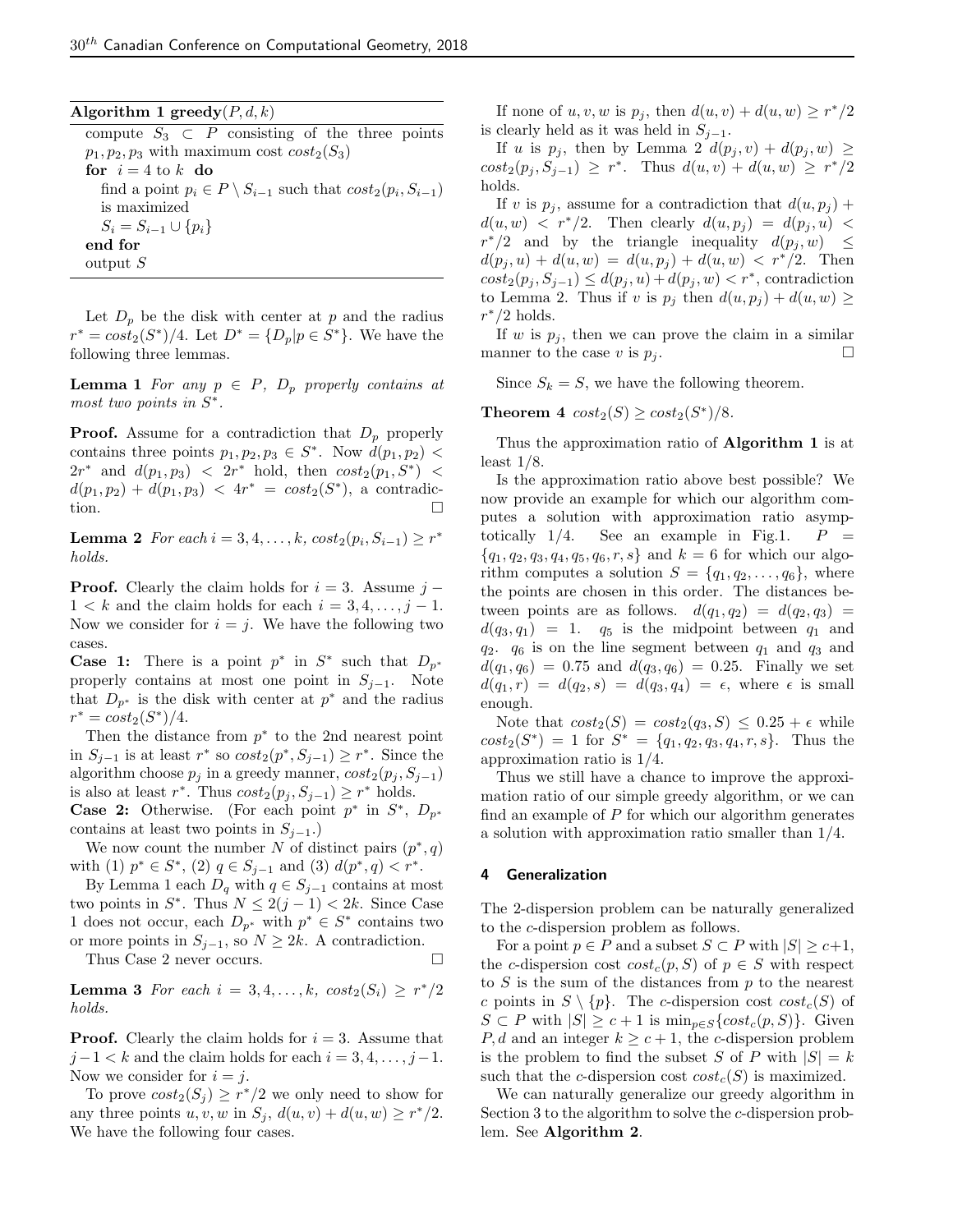

Figure 1: An example of a solution  $S = \{q_1, q_2, \ldots, q_6\}$ with approximation ratio 1/4.

| Algorithm 2 greedy-c $(P, d, k)$                                            |
|-----------------------------------------------------------------------------|
| compute $S_{c+1} \subset P$ consisting of the $c+1$ points                  |
| $p_1, p_2, \ldots, p_{c+1}$ with maximum cost $cost_c(S_c)$                 |
| for $i = c + 2$ to k do                                                     |
| find a point $p_i \in P \setminus S_{i-1}$ such that $cost_c(p_i, S_{i-1})$ |
| is maximized                                                                |
| $S_i = S_{i-1} \cup \{p_i\}$                                                |
| end for                                                                     |
| output S                                                                    |

Let  $S^*$  be the optimal solution for a given c-dispersion problem, and  $S \subset P$  the solution obtained by the greedy algorithm above. We now consider the approximation ratio of the solution obtained by the greedy algorithm.

Let  $D_p$  be the disk with center at p and the radius  $r^{**} = cost_c(S^*)/(2c)$ . Let  $D^{**} = \{D_p | p \in S^*\}$ . We have the following three lemmas.

**Lemma 5** For any  $p \in P$ ,  $D_p$  properly contains at most c points in  $S^*$ .

**Proof.** Assume for a contradiction that  $D_p$  properly contains  $c + 1$  points, say  $q_1, q_2, \ldots, q_{c+1} \in S^*$ . Now  $d(q_{c+1}, q_t) < 2r^{**}$  holds for each  $t = 1, 2, ..., c$ . Then  $cost_2(q_{c+1}, S^*) < d(q_{c+1}, q_1) + d(q_{c+1}, q_2) + \cdots +$  $d(q_{c+1}, q_c) < 2cr^{**} = cost_c(S^*),$  a contradiction.  $\Box$ 

**Lemma 6** For each  $i = c + 1, c + 2, ..., k$ ,  $cost_c(p_i, S_{i-1}) \geq r^{**}$  holds.

**Proof.** Clearly the claim holds for  $i = c + 1$ . Assume  $j-1 < k$  and the claim holds for each  $i = c+1, c+1$  $2, \ldots, j-1$ . Now we consider for  $i = j$ . We have the following two cases.

**Case 1:** There is a point  $p^*$  in  $S^*$  such that  $D_{p^*}$  properly contains at most  $c - 1$  point in  $S_{i-1}$ .

Then the distance from  $p^*$  to the c-th nearest point in  $S_{j-1}$  is at least  $r^{**}$  so  $cost_c(p^*, S_{j-1}) \geq r^{**}$ . Since the algorithm choose  $p_j$  in a greedy manner,  $cost_c(p_j, S_{j-1})$ is also at least  $r^{**}$ . Thus  $cost_c(p_j, S_{j-1}) \geq r^{**}$  holds. Case 2: Otherwise.

We now count the number N of distinct pairs  $(p^*, q)$ with (1)  $p^* \in S^*$ , (2)  $q \in S_{j-1}$  and (3)  $d(p^*, q) < r^{**}$ .

By Lemma 5 each  $D_q$  with  $q \in S_{j-1}$  contains at most c points in  $S^*$ . Thus  $N \leq c(j-1) < ck$ . Since Case 1 does not occur, each  $D_{p^*}$  with  $p^* \in S^*$  contains c or more points in  $S_{j-1}$ , so  $N \geq ck$ . A contradiction. Thus Case 2 never occurs.

**Lemma 7** For each  $i = c + 1, c + 2, \ldots, k$ ,  $cost_c(S_i) \geq$  $r^{**}/c$  holds.

**Proof.** Clearly the claim holds for  $i = c + 1$ . Assume that  $j-1 < k$  and the claim holds for each  $i = c+1, c+1$  $2, \ldots, j-1$ . Now we consider for  $i = j$ .

For any point u in  $S_j$  we show  $cost_c(u, S_j) \geq r^{**}/c$ holds. We have three cases. Let  $S(u)$  be the set of point in  $S_i \setminus \{u\}$  consisting of the nearest c points to u.

If  $p_j \notin \{u\} \cup S(u)$ , then clearly  $cost_c(u, S_j) \geq r^{**}/c$ holds, since  $cost_c(u, S_{j-1}) \geq r^{**}/c$  holds.

If  $p_j = u$ , then by Lemma 6  $cost_c(u, S_j) \geq r^{**}$  holds, so  $cost_c(u, S_j) \geq r^{**}/c$  holds.

If  $p_j \in S(u)$ , then assume for a contradiction that  $cost_c(u, S_j) < r^{**}/c$ . Let  $S(u) = \{q_1, q_2, \ldots, q_c\}$  and  $q_x = p_j$ . Then clearly  $d(u, p_j) < \cos t_c(u, S_j)$  $r^{**}/c$  and by the triangle inequality for each  $t \neq x$  $d(p_j, q_t) \leq d(p_j, u) + d(u, q_t) = cost_c(u, S_j) < r^{**}/c.$ Then  $cost_c(p_j, S_j) \leq d(p_j, q_1) + d(p_j, q_2) + \cdots + d(p_j, q_c)$  $\langle r^{**},$  contradiction to Lemma 6.

Since  $S_k = S$ , we have the following theorem.

**Theorem 8**  $cost_c(S) \geq cost_c(S^*)/(2c^2)$ .

#### 5 Conclusion

In this paper we have presented a simple 1/8−approximation algorithm to solve the 2-dispersion problem. The running time of the algorithm is  $O(n^3)$ ). Similarly we have presented a simple  $1/(2c^2)$  -approximation algorithm to solve the cdispersion problem. The running time of the algorithm is  $O(n^{c+1})$ .

#### References

- [1] C. Baur and S.P. Fekete, Approximation of Geometric Dispersion Problems, Pro. of APPROX '98, Pages 63-75 (1998).
- [2] A. Cevallos, F. Eisenbrand and R. Zenklusen, Local search for max-sum diversification, Proc. of SODA '17, pp.130-142 (2017).